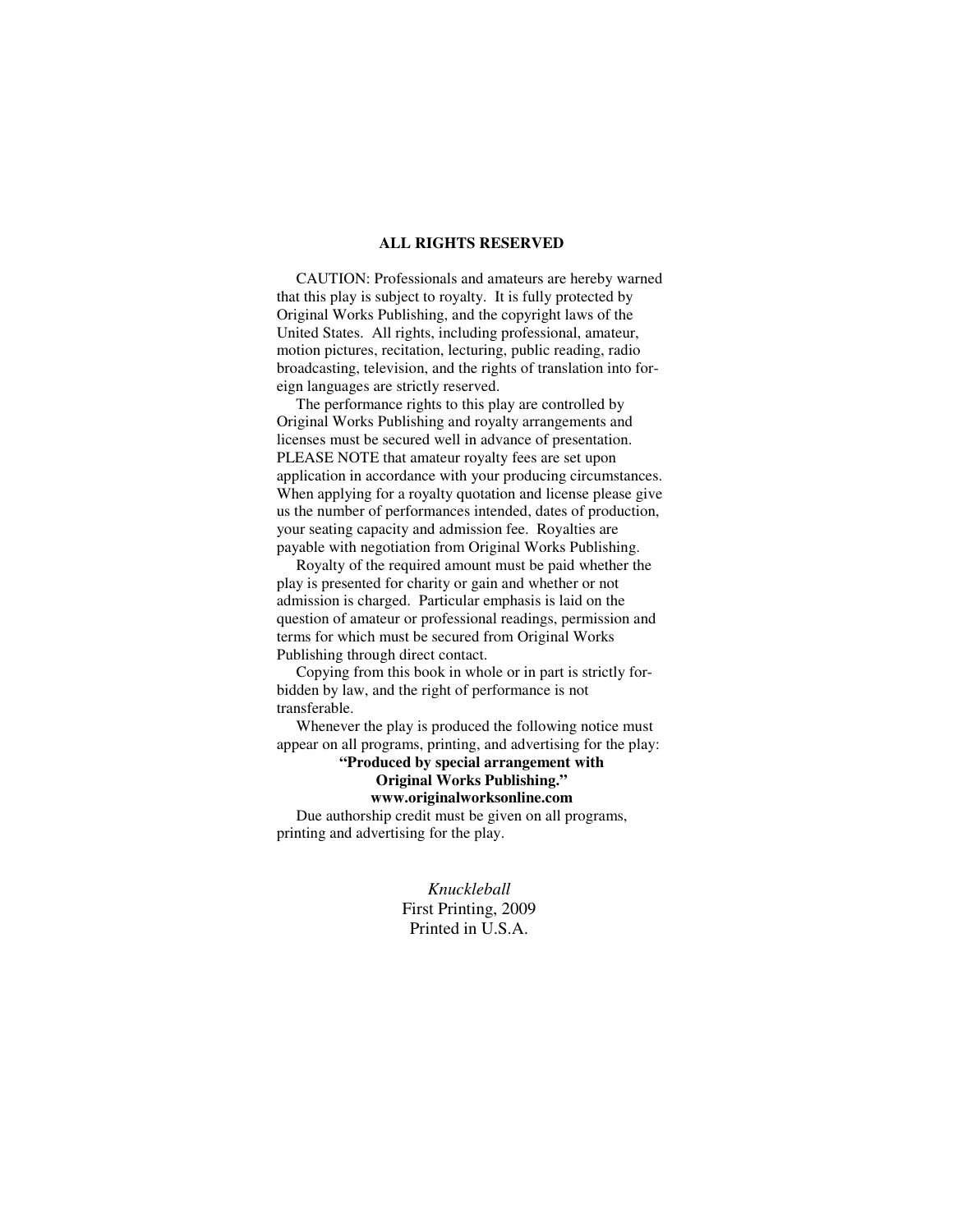# **More Great Plays Available From OWP**

## **Does The Body Good**

**by Patrick Link**

2 Males, 2 Females **Synopsis:** A seductive housewife entices a young milkman his first day on the job. A depressed middle school teacher struggles to extract himself from a sexual affair with the precocious 8th grade girl who idolizes him. In *Does The Body Good* these two seemingly unrelated liaisons divide the stage into a distorted mirror image of the other, build on each other's intensity, and finally collide into a perfect storm of unfulfilled yearnings.

# **Pairing Energy by Roy C. Booth & Mitch Berntson**

2 Males, 2 Females **Synopsis:** While attending a party at his screenwriter cousin's beach house, Paul, a young scientist who has recently turned thirty, secretly struggles with an interactive hallucination of a former love. His untreated seizure disorder, thoughts of suicide, his floundering career, and a budding new romance all intersect on what should be a happy night, in this haunting one act drama.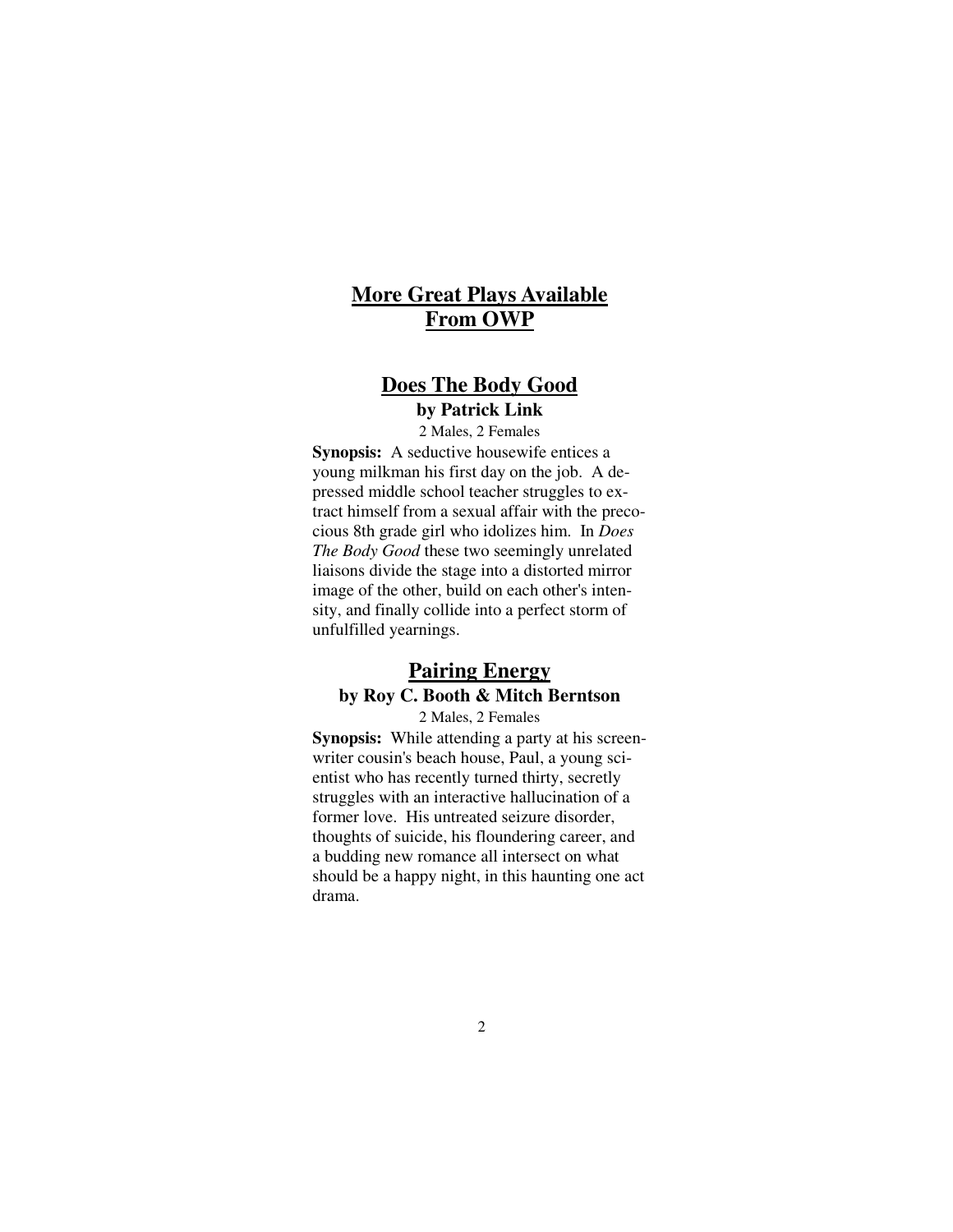### **CHARACTERS:**

ROSS, around 30 TRISH, also around 30

**THE SCENE:** 

Ross's one room apartment. Seedy, cheap furniture, bachelor messy. One door leads outside, one to the bathroom and one to a closet.

**TIME:**  The Present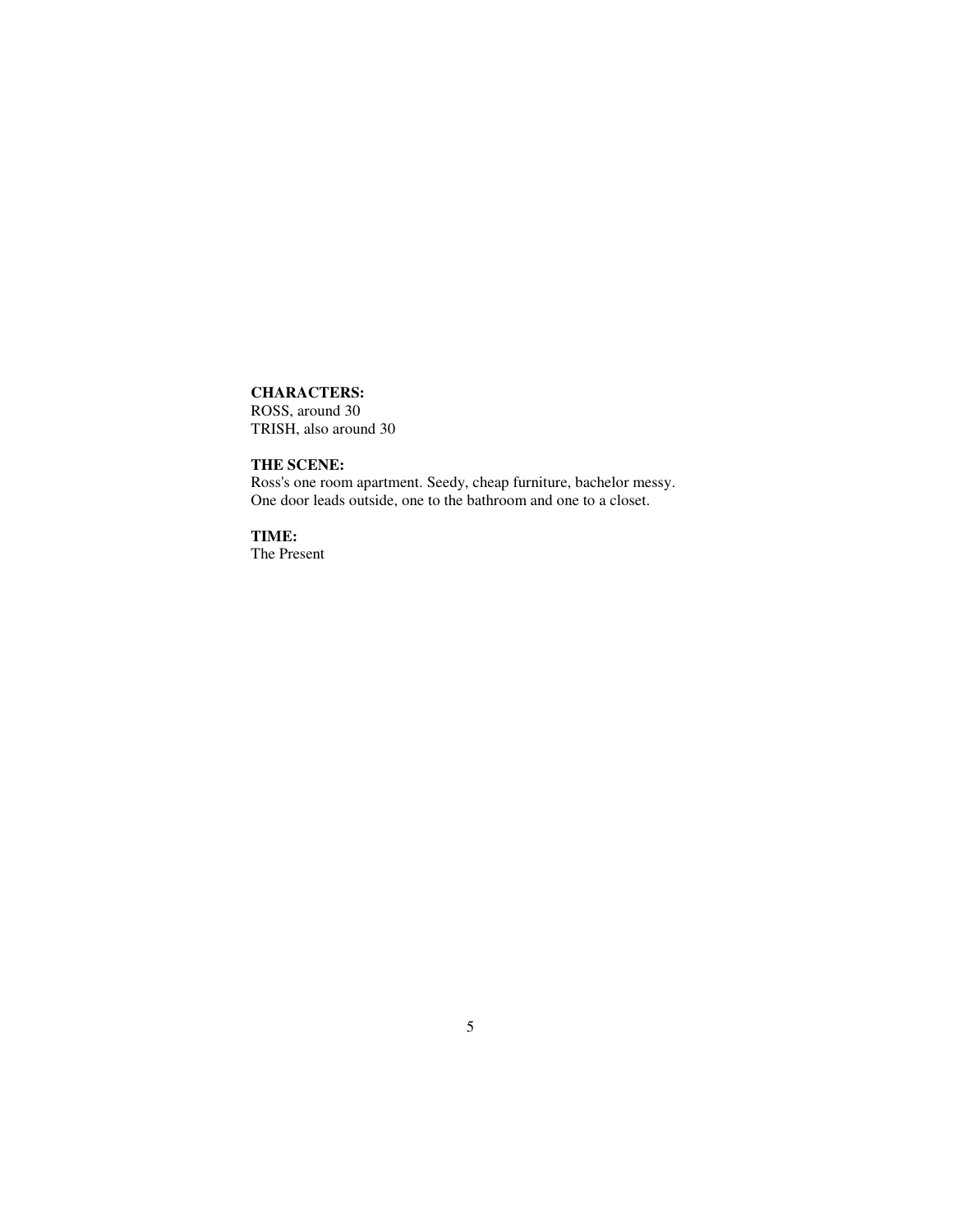### KNUCKLEBALL

(*Stage is dark. Ross and Trish enter from the front door. They are getting it on, hot and heavy; at the same time, she whispers amorous things to him, one moment in French, then German, then Italian or Spanish or Russian or Greek—the actor can choose, but the total effect should be a kind of multi-lingual love medley. They grow hotter, more passionate, stumble towards the bed. She starts giving him a blowjob. Ross responds with increasingly passionate moans until finally…*)

#### ROSS: AHHHHH!

(*One of the great orgasms of history. Heavy breathing, post-coital cuddles, then*)

TRISH: Tell me what's it like. When you scream.

ROSS: It's like I've gone to some strange place and I'm completely lost but it's okay, I want to be lost. I just go deeper and deeper into it until I'm certain there's no way back, until there's nothing left to hold onto anymore. And then I let go and start falling.

TRISH: Is that when you scream?

ROSS: Yea.

TRISH: Don't worry. I'll catch you.

ROSS: I don't want to be caught. I want to fall into you forever.

TRISH: Hm. Nice. Blowjobs bring out your poetic side. I need to pee. Which way is the ladies' room?

ROSS: Same way as the men's room, unfortunately.

TRISH: Why unfortunately?

ROSS: It's in need of a bit of cleaning.

TRISH: Baby, I've hung my ass over toilets the devil wouldn't piss in.

ROSS: Yea? Do tell.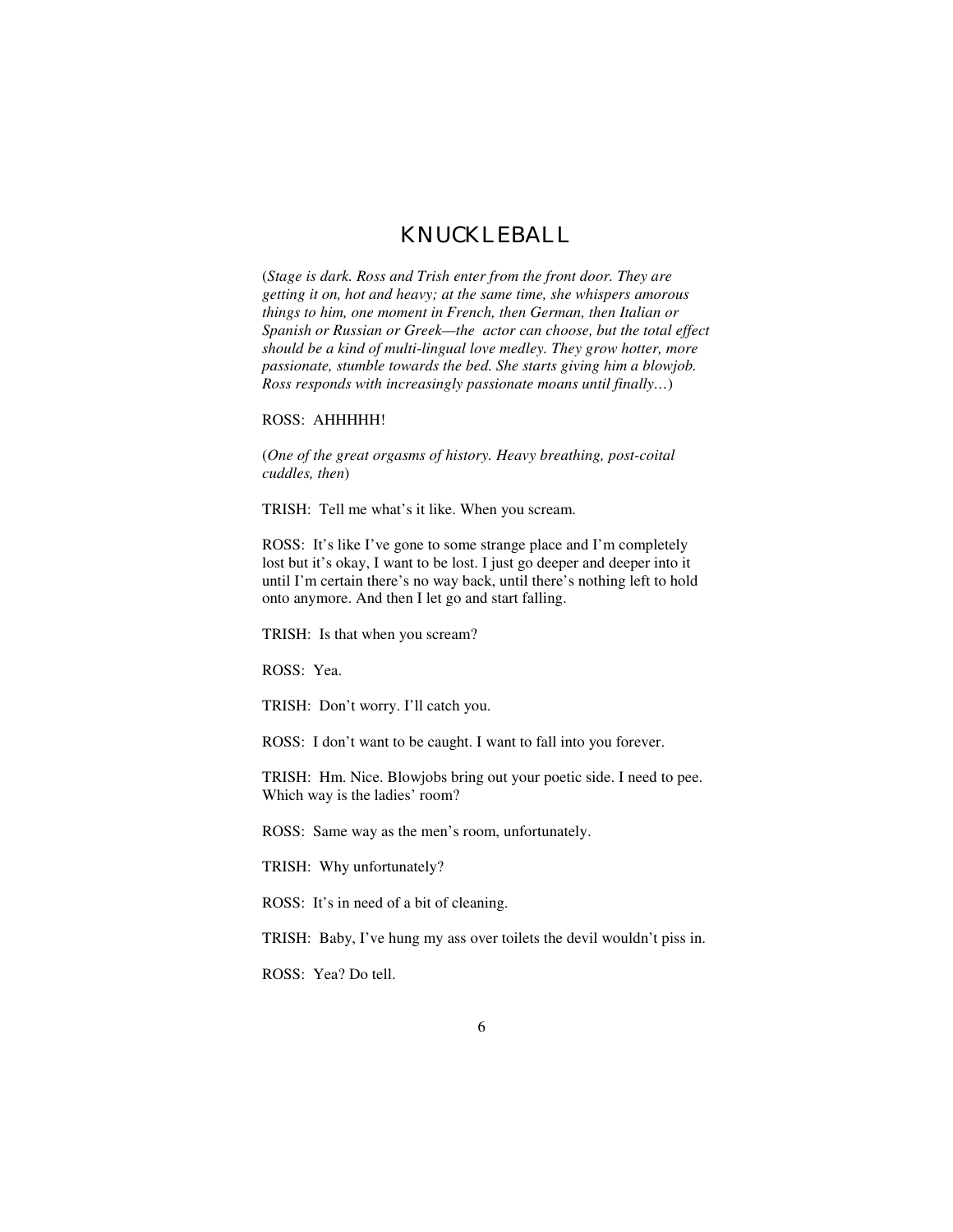TRISH: Well, I remember once in Lisbon—

ROSS: Lisbon. Where's that?

(*He turns on a lamp. She gets out of bed.)*

TRISH: Portugal.

ROSS: (*Points her toward the bathroom*) That way. So what about this toilet in Lisbon?

TRISH: Never mind. Anyway, I think it was Athens.

(*She exits to the bathroom. On the way, she picks up a flannel shirt of Ross's which she will change into in the bathroom*)

TRISH: (*From the bathroom*) Wow.

ROSS: I warned you.

(*He gets out of bed, still a bit wobbly, and starts cleaning up. Sound of her peeing. He picks up a few beer cans, puts them in the trash, maybe stuffs a few socks or dirty underwear under a sofa cushion, empties a few ashtrays, puts a few dirty plates in the sink, etc.*)

TRISH: (*From the bathroom*) Toilet paper?

ROSS: Shit…

TRISH: Never mind.

(*Sound of paper tearing*)

ROSS: What was that?

TRISH: Hustler.

ROSS: Sorry.

TRISH: For what? I just wiped myself with a blond bimbo, a man in a leather mask and a German Shepard. Very kinky.

ROSS: It's an old magazine.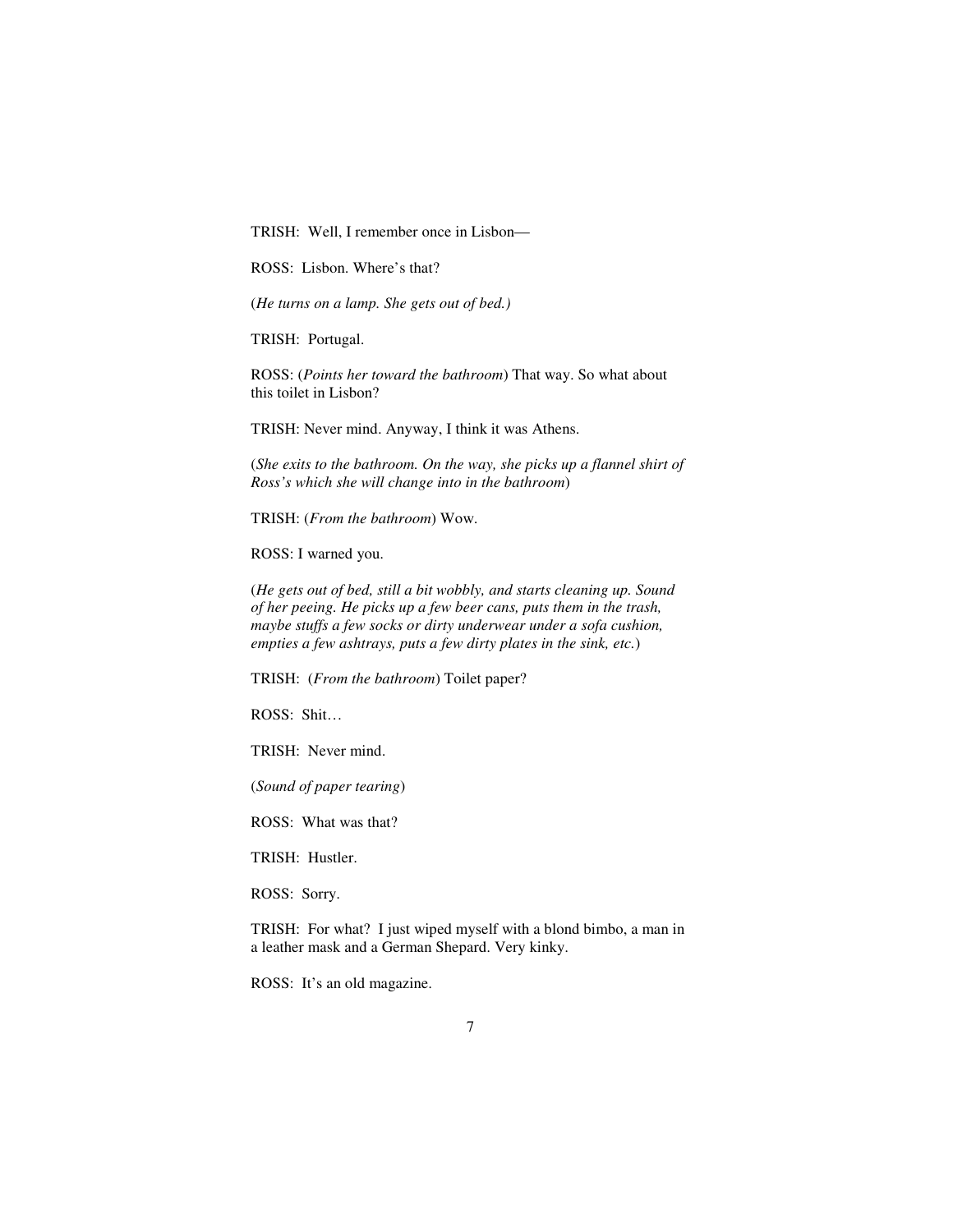TRISH: Yea, it did look sort of used.

(*Toilet flushes. He goes back to cleaning up. A page of the magazine folded into an airplane flies in from the bathroom. He picks it up, unfolds it.*)

TRISH: (*From the bathroom*) Wanna try that one?

ROSS: You're kidding, right?

TRISH: No. Would you rather try the German Shepard thing?

ROSS: Enough already.

TRISH: Woof woof.

(*He goes back to cleaning. Sound of running water in the sink from the bathroom*.)

TRISH: Ross?

ROSS: Yea?

(*She sticks her head in. She holds a toothbrush. She's wearing his shirt now*.)

TRISH: Got any toothpaste to go with this?

ROSS: Oh, Christ. Don't use that. It's green.

TRISH: Yea, but it's your green. So, do you have any toothpaste?

ROSS: Under the sink.

TRISH: Don't think your come doesn't taste divine. It just doesn't go well with margaritas.

(*She exits back to the bathroom. He goes back to straightening up. Sound of her brushing her teeth, gargling, in between she sings. Perhaps Edith Piaf's "La Vie En Rose" or an Italian opera. A German cabaret song now, or an Irish ballad, or a Spanish love song or maybe a medley of all of the above. Whatever the actor is capable of and com-*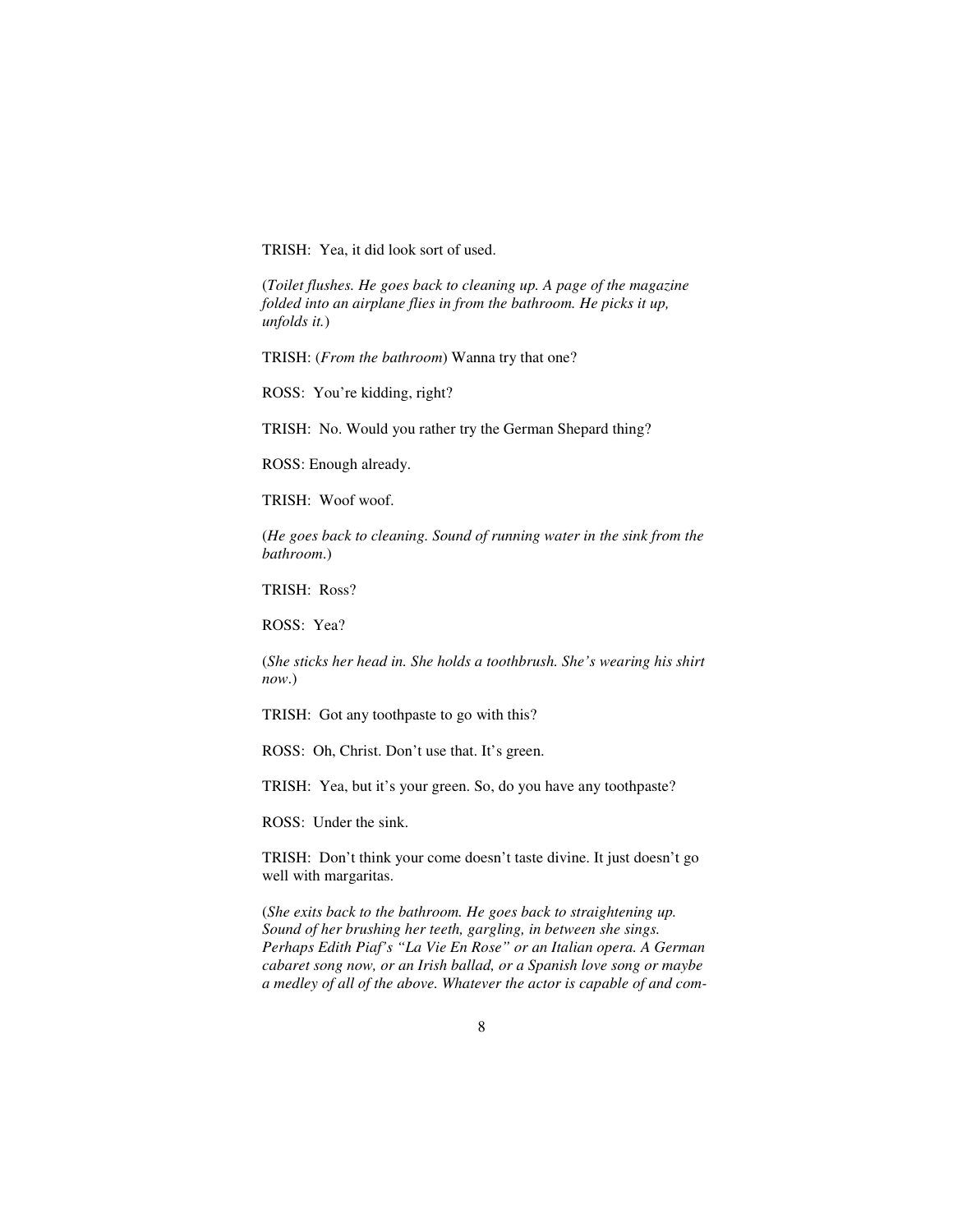*fortable with. Ross listens to her impromptu performance a minute while cleaning. He picks up a pizza box, roaches scatter*.)

ROSS: Shit.

(*He tries to step on a few. At some point, she sticks her head in, he doesn't see her, she watches him a beat, grinning, then joins in*.)

TRISH: La cockarocha, la cockarocha— take that little fucker…

(*She takes the pizza box from Ross and throws it across the room like a Frisbee, then turns the stomping into a dance. They shimmy over to the bed and fall onto it, laughing. She gets on top of him, straddles him, grabs his dick*.)

ROSS: Baby, hold on, I need a few minutes to recharge my batteries.

TRISH: Yea. That's a shame, isn't it? That men's dicks don't stay hard forever? Then we could just start fucking and never stop.

ROSS: You're insane, you know that?

TRISH: (*Hitting him with a pillow*) Am I being complimented or insulted?

ROSS: Complimented! Complimented!

TRISH: (*Looking around*) So this is the little bear's cave, huh?

ROSS: 'Fraid so. Remember, I didn't want to come here tonight.

TRISH: I know. But sooner or later a girl has to see where her man lives, otherwise she gets ideas.

(*She gets up, turns on another light, revealing more of the apartment*.)

ROSS: What kind of ideas?

TRISH: Oh you know. Like he's secretly got a wife and kids…

(*Looking around as if she might find a wife and kids hiding somewhere*.)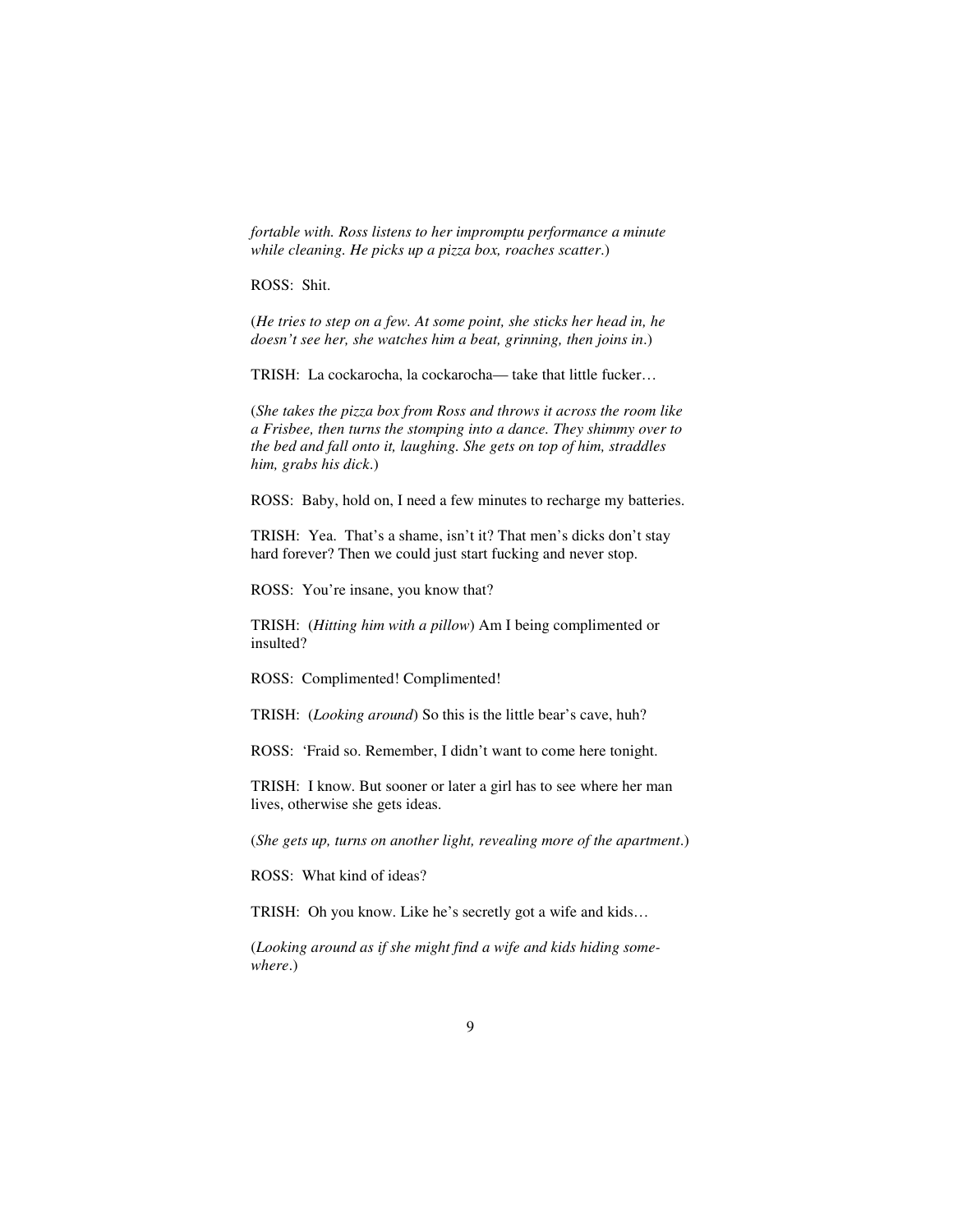ROSS: Nope. Just me and the cockroaches.

TRISH: I believe you. No woman would put up with this mess. Except me.

(*Looking through his CD collection*)

TRISH: Bob Seeger.

(*Looking at a tool chest*)

TRISH: And this?

ROSS: Tools for work.

TRISH: They smell so—masculine.

(*She opens a dresser drawer*.)

TRISH: Ah—more Hustlers.

ROSS: I had a subscription.

TRISH: Now I now what to get you for Christmas.

(*Now she's at a closet door*.)

TRISH: And what have we got stashed in the closet? Dirty laundry? A corpse maybe?

(*She opens the closet door. Beat*.)

TRISH: Wow. Are those all baseball trophies?

ROSS: Yea.

TRISH: How many are in there?

ROSS: I don't know. A few.

TRISH: More than a few.

(*She takes one out. It's covered in dust. She cleans it off, reads it*.)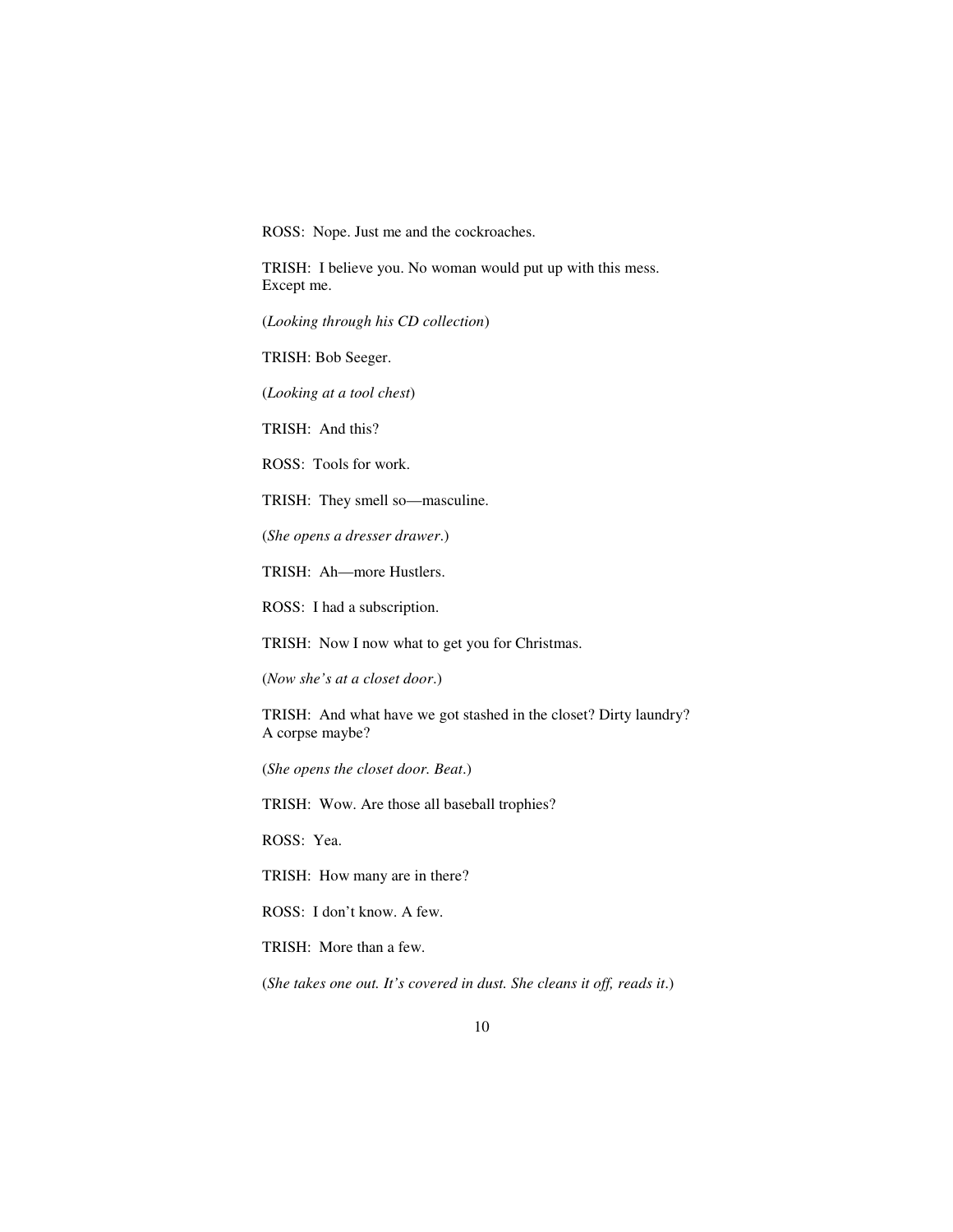TRISH: M.V.P. Batting.

(*She takes out another, dusts it off*.)

TRISH: State champs. You must have been good.

ROSS: I wasn't bad.

TRISH: Why didn't you ever mention these?

ROSS: What's there to tell? A few high school trophies.

(*She takes another out, cleans it*.)

TRISH: MVP… Pitching…Travis Warner?

ROSS: That belonged to a friend of mine.

TRISH: Must have been a good friend to have given you his trophies.

ROSS: He didn't. His mother did.

TRISH: His mother?

ROSS: It's a long story. You don't want to hear it.

TRISH: Not if you don't want to tell it.

(*She takes a bat and baseball cap out of the closet, puts on the cap, mimes playing*.)

TRISH: It's the bottom of the ninth, bases loaded, full count and Ross steps up to the plate. Catcher signals two fingers; the pitcher nods slightly, goes into his stance, winds up, throws a mean pitch, it catches the outside corner of the plate but out of nowhere Ross comes up from underneath, crack!, up it goes, oh no, looks like it might hit the foul pole but Ross is waving it in just like Carlton Fisk in the '75 World Series and his mojo is good because it stays in, rockets skyward, out past the bleachers, over the wall and out of the stadium, into the clouds, bye-bye ball, go Ross, go!

ROSS: I didn't know you were a baseball fan.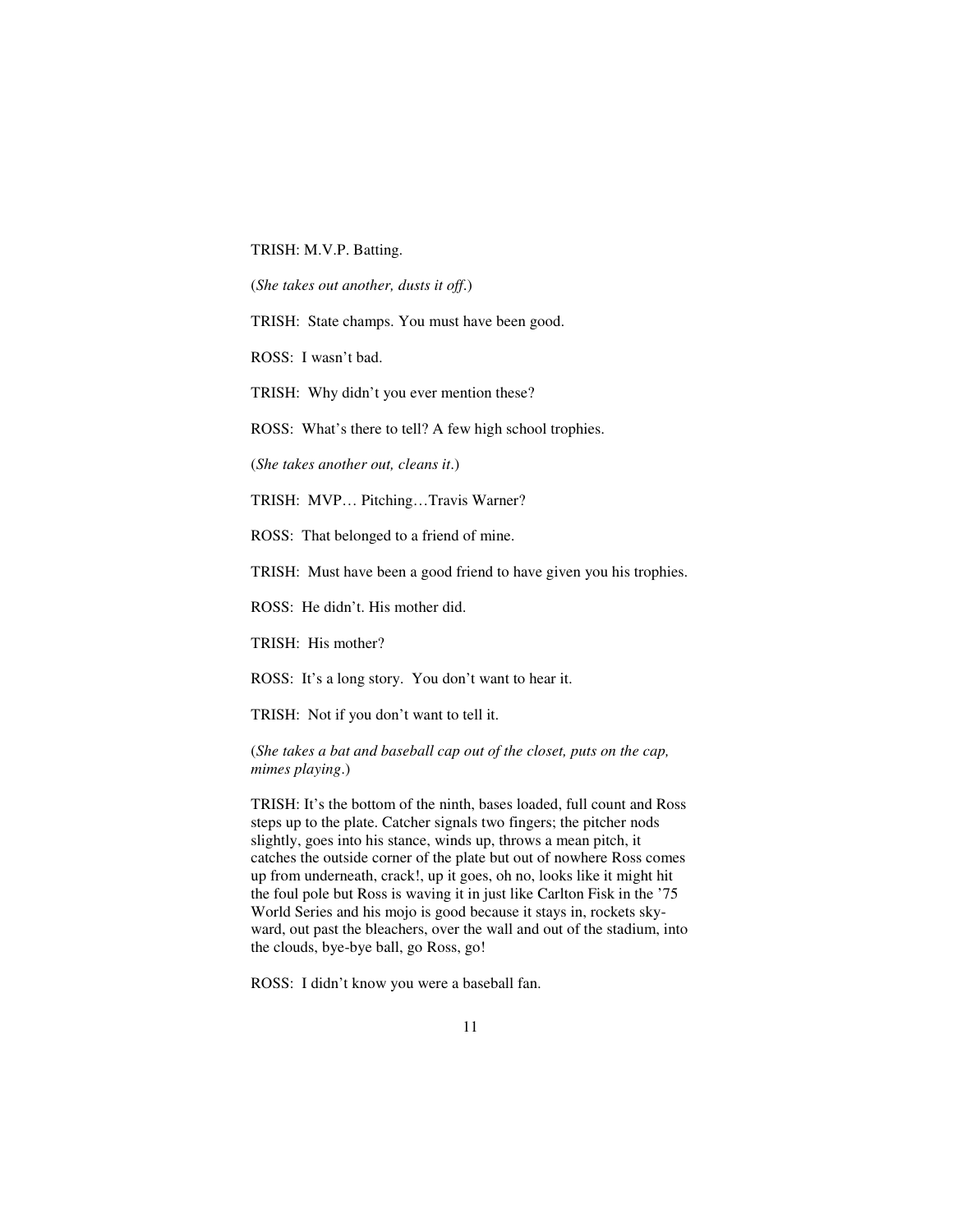TRISH: Oh, used to have a boyfriend who was into it.

ROSS: I was good, but Travis was the reason we won state champs. Guy had this arm. This amazing arm. Not strong, you know. But finesse. I used to call him that. Mr. Finesse. Used to throw a knuckleball, it dipped at the last second like some invisible hand was giving it a tiny push. There was even talk he might go pro.

TRISH: Well, did he?

ROSS: No. He disappeared.

TRISH: Disappeared?

ROSS: I guess I'm telling that story after all. We were buddies, you know? Sort of grew up together. Used to do all kinds of crazy stuff. He was wild. Funny. Always into something new. Whenever I'd get down, all I needed was a session with Travis and I'd be up again. And then of course there was the baseball. Travis's pitching, my batting, we were unstoppable. The Twin Terrors, they called us. Three-time state champs. And then the summer after high school graduation, one morning in June, he just wasn't in his bed. Vanished without a trace. No one ever figured out what happened. The cops closed the file years ago. I cried when they did that. Bawled like a baby. It was like a funeral that wasn't.

TRISH: I'm sorry.

ROSS: Yea.

(*Trish starts putting the trophies on the dresser*.)

ROSS: Don't do that.

TRISH: Why not?

ROSS: I don't want to look at them.

(*He starts taking them off the dresser, throwing them in the trash*.)

ROSS: Ever again.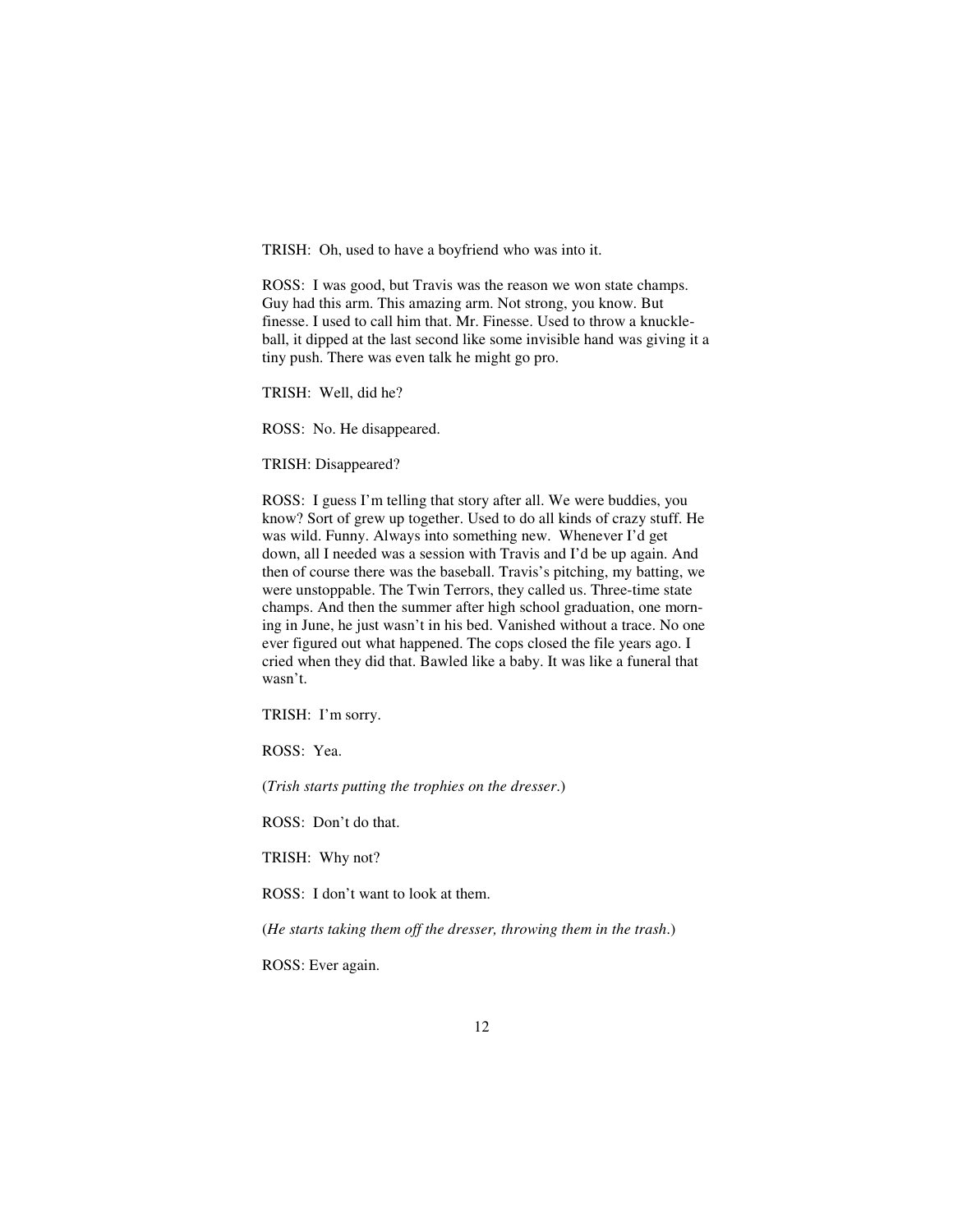#### TRISH: Hey. Stop! Ross, don't.

(*She takes them out again, he puts them back; they get into a tug of war with one; she finally gets it out of his hand*.)

TRISH: Ross, hey come on. Really. Ross! No. All right—let me have them. Will you do that? I promise I'll take them back to my place tonight. And I'll put them somewhere safe. So that when you change your mind, they'll be there.

#### (*She puts them on the dresser; he doesn't stop her*.)

ROSS: I won't change my mind. I should have thrown those things away years ago. Fuck.

TRISH: Hey, come on. Relax. It's just some old trophies.

ROSS: Sorry. I didn't mean to get like this. It's just that, looking back on it, Travis's disappearance was kind of the beginning of the end of the good times. You think it's going to be baseball and pretty girls and drinking beer all your life and all of a sudden you learn that terrible shit happens to people you care about and there's no explanation for it at all. One day you wake up and realize the universe is big and cold and really just doesn't give a shit about you. And if it doesn't care about you, why should you care about it? Maybe everybody figures that out sooner or later. Maybe I just figured it out too soon. All I know is, the fun went out of it all after that and things just started getting ugly. You fuck a girl, you're just using her. You swing a bat, you wish it was at somebody's head. When you're thinking like that the only direction is down. Down so far that ten years later you're face down in a bar with your ass kicked good for what you don't even remember except somewhere deep inside you know you deserved it and you look up expecting another boot in the lip, wanting it, and instead there's this angel standing over you. And she says: "Sugar, I think you've lost this round. Why don't you let me carry you out of here?" And for the first time in so long the universe is smiling again. For the first time, things don't look so ugly anymore.

TRISH: That's sweet. That's my Ross again. Wanna fuck?

ROSS: Not quite there yet, baby.

TRISH: Just lemme know. How 'bout a beer?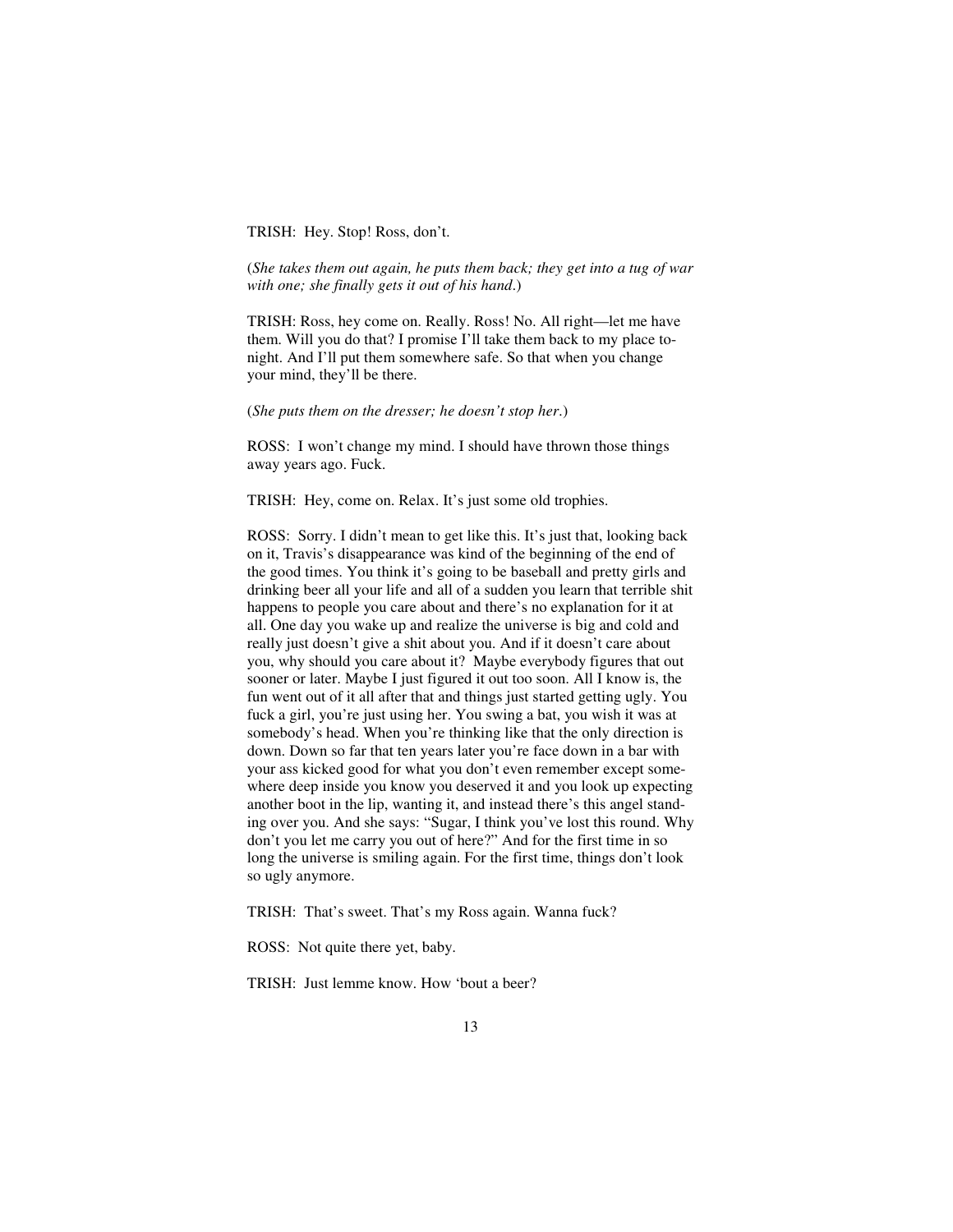ROSS: All I've got is Bud.

TRISH: Bud would be perfect.

(*He gets two beers*.)

ROSS: Perfect. Right. When you're used to drinking champagne.

TRISH: I like Bud.

ROSS: I don't believe it, but it's nice of you to say it anyway. I look at you sometimes, those clothes, those rings on your fingers, all those languages you speak, those exotic places you talk about in the same way I talk about a trip to the 7-Eleven, and I wonder what in the hell you see in me?

TRISH: Nice shoulders, tight ass…

ROSS: I'm serious. I mean, I'm just a free-lance welder at a shipyard.

TRISH: I think being a welder at a shipyard is great.

ROSS: You're making fun of me.

TRISH: I'm not making fun of you. It's great to be able to build something with your hands. I respect that. More than just about anything I've seen and I've seen a lot.

ROSS: Do you really mean that?

TRISH: I'm here because I want to be.

ROSS: You know what's funny? It's not your class and your style and exotic good looks I'm in love with. What really makes me love you is some kind of pain I can see in you. Like you, too, are somebody who figured out the universe mostly doesn't give a shit but it didn't make you give up.

TRISH: Are you really in love with me, Ross?

ROSS: Yes. I really am.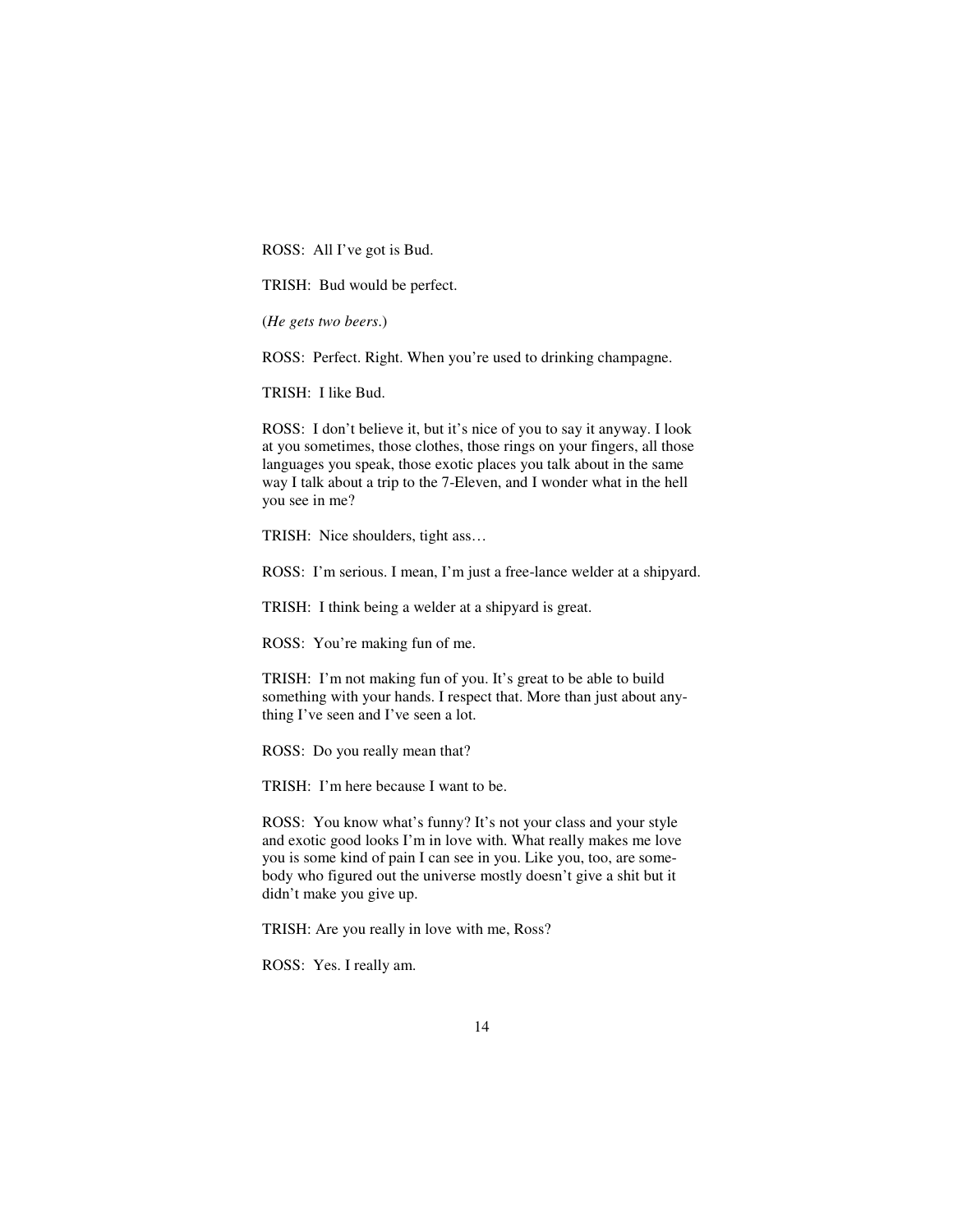TRISH: Love is a big word. Are you sure you know what it means?

ROSS: No. Because I've never been in love before. Good fucks, good times, but the four-letter word never crossed my mind, let alone my lips. But with you, the word comes so easily.

TRISH: Say it.

ROSS: I love you, Trish.

TRISH: Tell me what you love about me.

ROSS: I love your crazy pain and your crazy earrings and your crazy stories and the way you fuck me in five different languages—

TRISH: Six—

ROSS: Six. I love the way you piss in my filthy toilet and joke about it even though I know you've probably pissed in the fanciest toilets in the world. I love the way you walk into a bar or a restaurant, dressed to the nines, turning every head in the place, like a movie star, a queen and me, a king. And the next day the earrings are off and you're sitting with me in a tin boat in a pair of cut off shorts and t-shirt helping me tie flies for trout fishing and telling *me* where to cast.

TRISH: Watch the insects on the surface. They'll always lead you to the trout underneath.

ROSS: Right. I even love the way every now and then when you're pissed off you take a swing at me.

TRISH: Only when you deserve it.

ROSS: Only when I deserve it. Should I keep going?

TRISH: That'll do for now.

ROSS: I could. I swear to God I could go on forever. I want to go on forever.

TRISH: Hm, so do I.

ROSS: Together.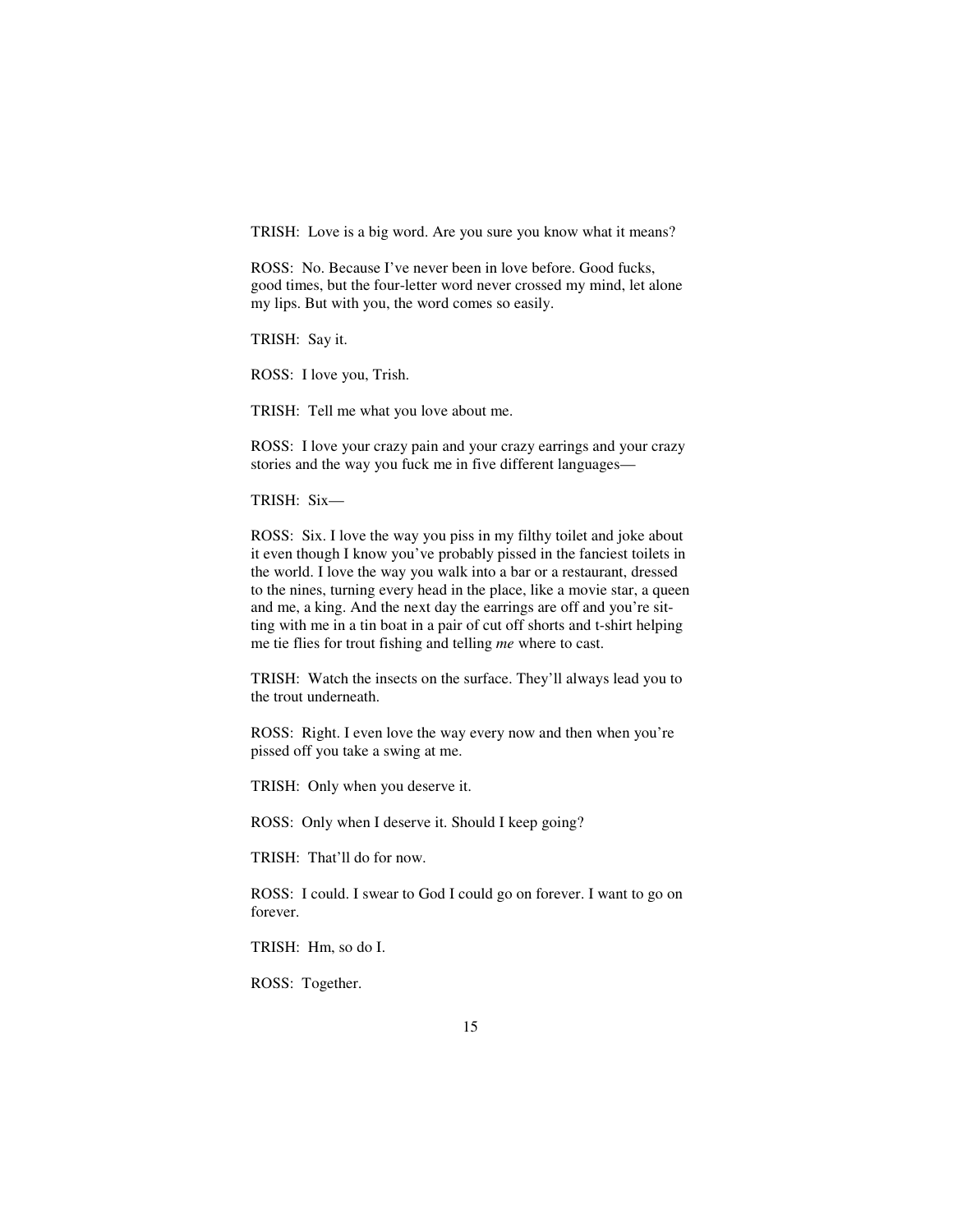TRISH: Keep talking, baby. You're definitely on a roll.

ROSS: I think I'm asking you to marry me. No—I'm definitely asking you to marry me. Trish, will you marry me?

(*Long silence*.)

ROSS: Oh God. Oh no. I've fucked everything up—

TRISH: No.

ROSS: Yes. You don't answer.

TRISH: Ross, I just, I mean, I wasn't expecting…

ROSS: Of course. I'm an idiot.

TRISH: No! Stop saying that!

ROSS: Forget it. Forget I ever opened my mouth. Everything was perfect and I ruined it.

TRISH: No!

ROSS: Go back to a few minutes and start over.

TRISH: I don't want to go back.

ROSS: Then what? I asked you to marry me. Trish, we're perfect together. Marry me.

TRISH: It's just not that simple.

ROSS: Yes it is. You say yes and I run out and hock my ass to get you a ring and you're mine.

TRISH: If it only were that simple.

ROSS: You said you loved me. Do you love me?

TRISH: Yes, I do.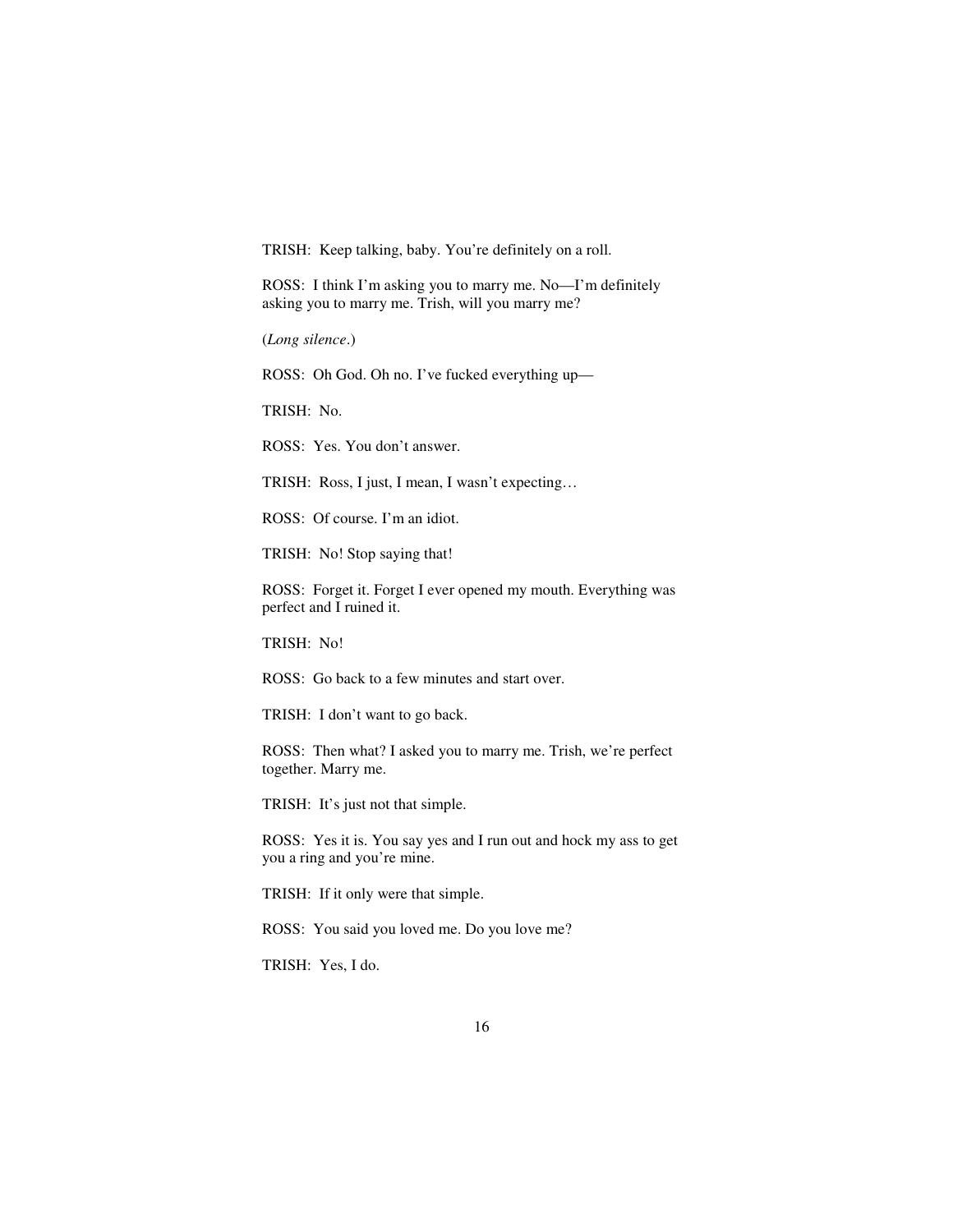ROSS: Then what's the problem? Trish, this is the happy ending part. The part where the two lovers go off in the sunset. Please. I need you. Marry me.

TRISH: Why can't two people who love each other just love each other? Why do they have to have this empty ritual? This scrap of paper? This bourgeois stamp of social approval?

ROSS: I don't know. Except to say that I'm a pretty regular guy and I was raised to believe that if you really love someone, you marry them. Corny, maybe, but that's who I am. And if it's really such an empty ritual then what does it matter?

TRISH: Ross, please. Let's just leave things where they are. Let's fuck. Do you want to fuck now?

ROSS: No. I want you to say you'll marry me. Then we can fuck.

TRISH: We don't need to be married to fuck.

ROSS: I'm beginning to think I'm just some kind of adventure. Some working class cock you amuse yourself with before you go back to your fancy friends. Baseball trophies, trout fishing, dive bars, driving around on a motorcycle, all just amusing as hell, right? Slumming, isn't that what you people call it? Have a good laugh over tea or something? Fuck.

TRISH: Are you quite finished?

ROSS: No. (*Pause*) Yes.

TRISH: You know as loveable as you are, Ross, you can be a real dumbass sometimes.

ROSS: So that's why you won't marry me? 'Cause I'm a dumbass sometimes?

TRISH: No. For some strange reason that just makes me love you more.

ROSS: Then what the hell is the problem?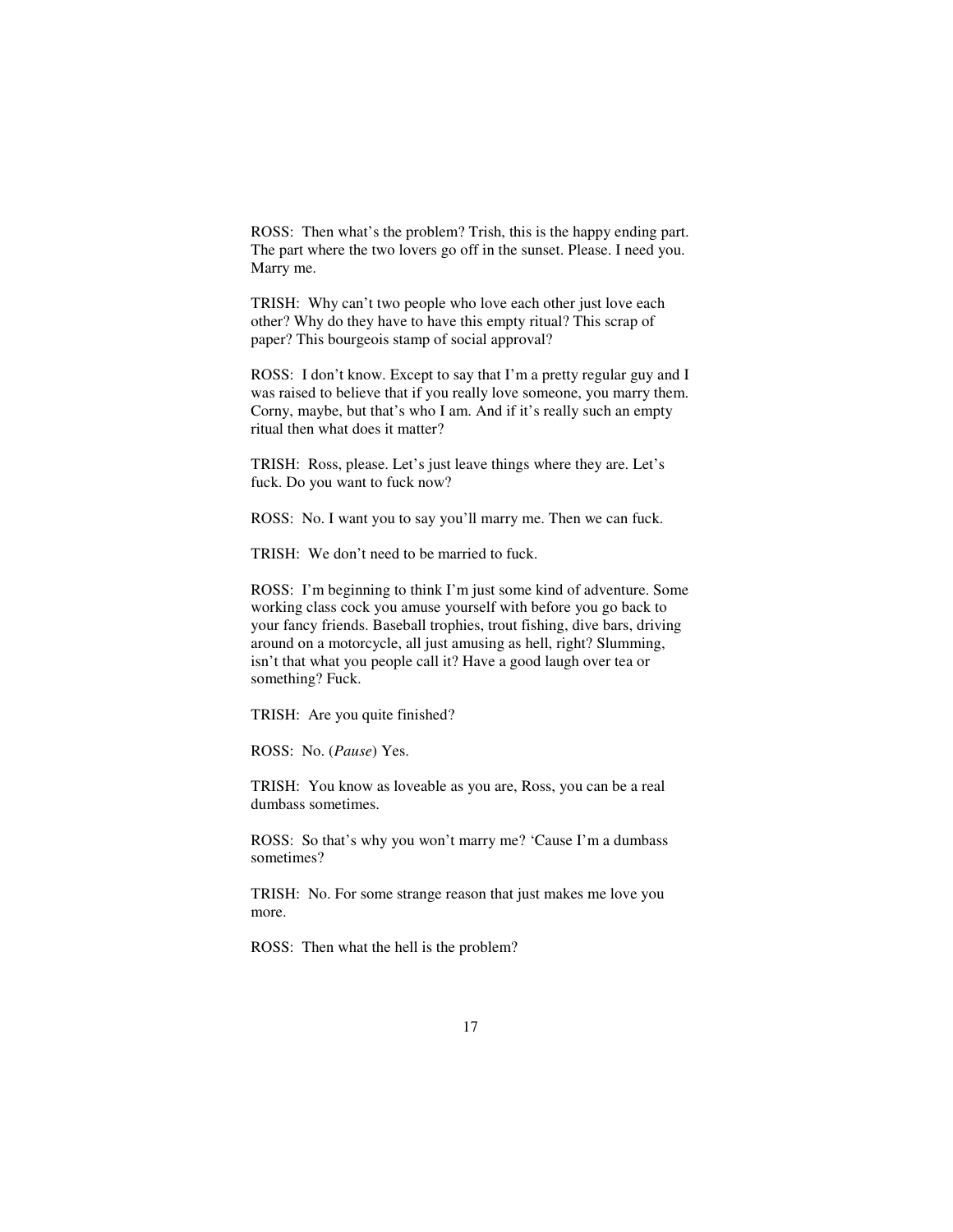TRISH: Maybe the problem is me. Maybe there's things about me that if you knew would change the way you feel about me.

ROSS: Never.

TRISH: Never say never.

ROSS: Never. Never never.

TRISH: Baby, please. Let's just keep it like it is. Keep going like we were, forever. And leave the other part for the movies.

ROSS: It's too late.

TRISH: A minute ago you wanted to turn the clock back.

ROSS: And now I know you can't. What's been said can't be unsaid. Either marry me or make me understand why you won't.

TRISH: It's not that I don't want to. It's just that, well…

ROSS: Well what?

TRISH: Well, suppose I told you I'd done things?

ROSS: What things?

TRISH: Not nice things.

ROSS: I wasn't expecting to marry June Cleaver.

TRISH: I'm a long way from June Cleaver.

ROSS: I know. That's why I love you. Now if you don't tell me right now what this is all about I'm going to take a strip of metal out of that toolbox and make it into a ring and stick it on your finger and I'll make it so tight you'll never get it off and you'll be mine. Forever. Off into the sunset and all the rest.

TRISH: Ross… Oh, Ross… Shit…

ROSS: That's my answer? Shit?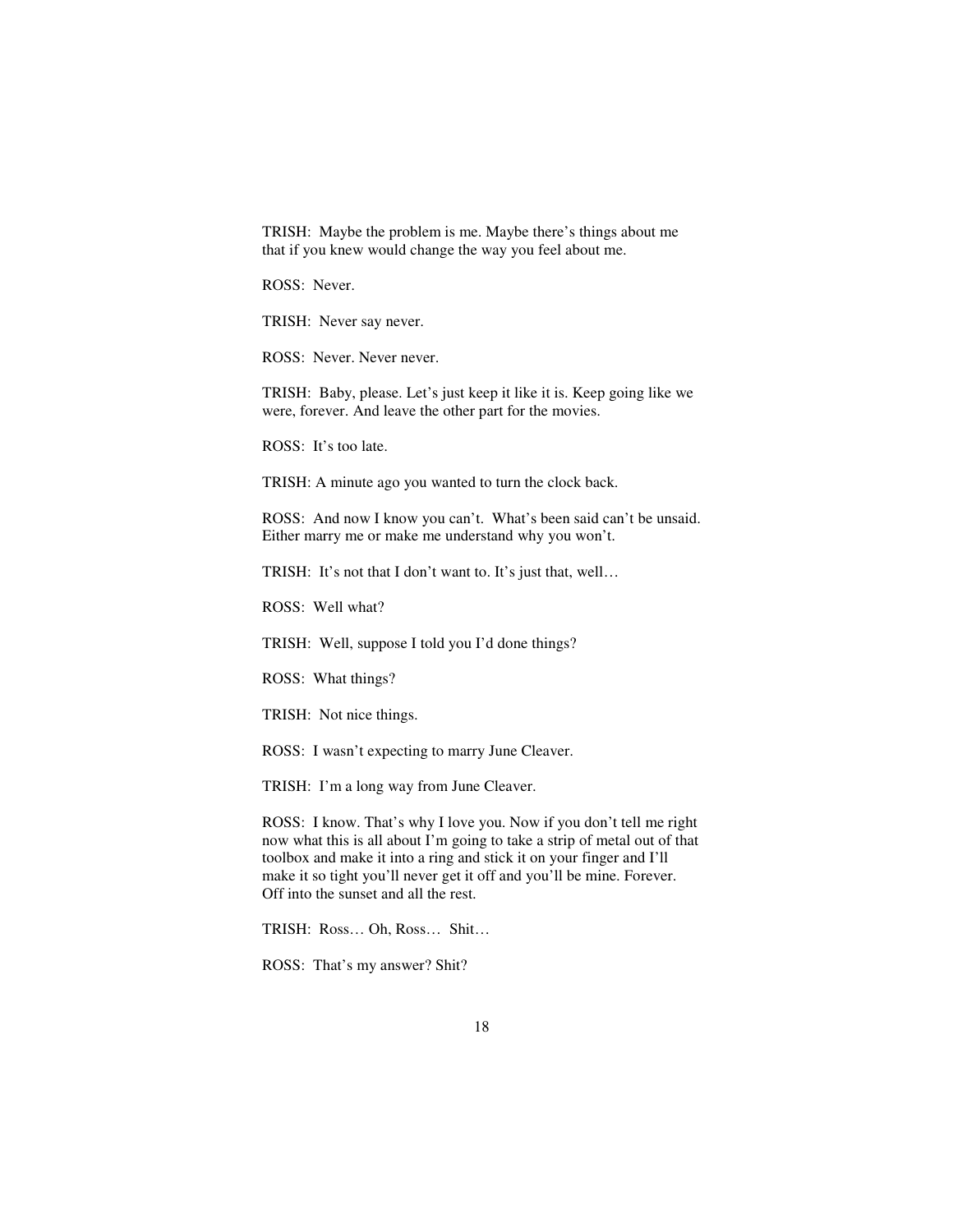TRISH: No. Suppose I told you that the thing that I did that wasn't nice was that I have on occasion sold myself?

ROSS: What do you mean, sold yourself?

TRISH: I think you know exactly what I mean, Ross.

ROSS: You mean prostitution?

(*Trish nods affirmatively. Ross can't hide his pained reaction to this*.)

TRISH: I'm sorry. Now you hate me?

ROSS: Of course I don't hate you. I'm surprised, okay?

TRISH: I'm full of surprises.

ROSS: Are you still doing it? I mean, since we met…?

TRISH: Of course not.

ROSS: Okay. So we're talking about the past.

TRISH: Yes. We're talking about the past. The one I invented. All that stuff about a frustrated little girl at a New England prep school— I made it up. I didn't come from a rich family. I earned every penny I have. On my knees. So to speak.

ROSS: I'm not going to judge you. I guess you did what you had to do.

TRISH: The whore with the heart of gold, right? The downtrodden waif forced to sell herself? No. That's too easy. This isn't a Hollywood movie. I didn't have to do it, Ross. I chose to do it. I was a raunchy, ruthless whore sucking and fucking my way into a fat bank account.

ROSS: What—is that supposed to shock me? It doesn't. And you're obviously not going to fatten your bank account off of me, so I'm just going to assume you're with me because you really want to be.

TRISH: Yes. That much is definitely true.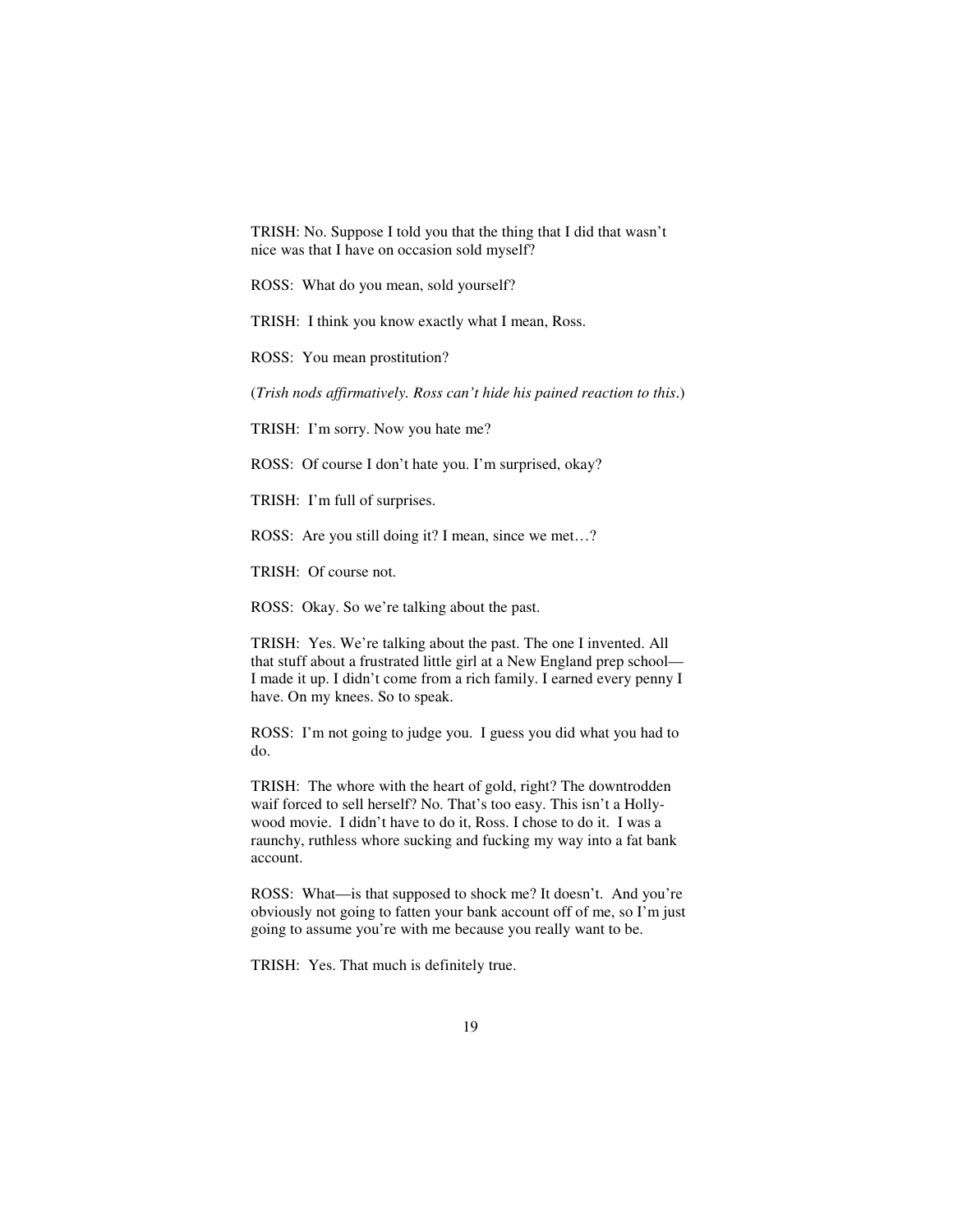ROSS: Then there's no problem. So marry me.

TRISH: Well unfortunately some of that past is still here. In the present.

ROSS: What do you mean?

TRISH: Well, for instance, what if I told you there might be legal problems that might resurface if I tried to marry?

ROSS: I'd answer that we'd hire a lawyer. I'd answer that I don't give a shit. Trish, there's nothing about your past that can change how I feel about you because I'm in love with you, here, now.

TRISH: I believe you. And if you are, what else matters, right? No matter what, I'm the same person, right?

ROSS: Of course.

TRISH: If only I believed that.

ROSS: Oh, shit, here we go again…

TRISH: I'm sorry. It's just not so easy.

ROSS: What isn't so easy? Trust me. Whatever it is you're talking about, just trust me. Don't you trust me?

TRISH: Yes. I have to trust you, don't I? Okay. Suppose I told you there are medical issues as well?

(*Pause*)

ROSS: Oh shit. You're trying to tell me you've got AIDS. I'm sitting here running my mouth about all this petty shit and you've got something inside of you that's killing you. I'm such an idiot.

TRISH: No Ross, I don't have AIDS.

ROSS: Goddamn! Don't scare me like that!

TRISH: I'm sorry.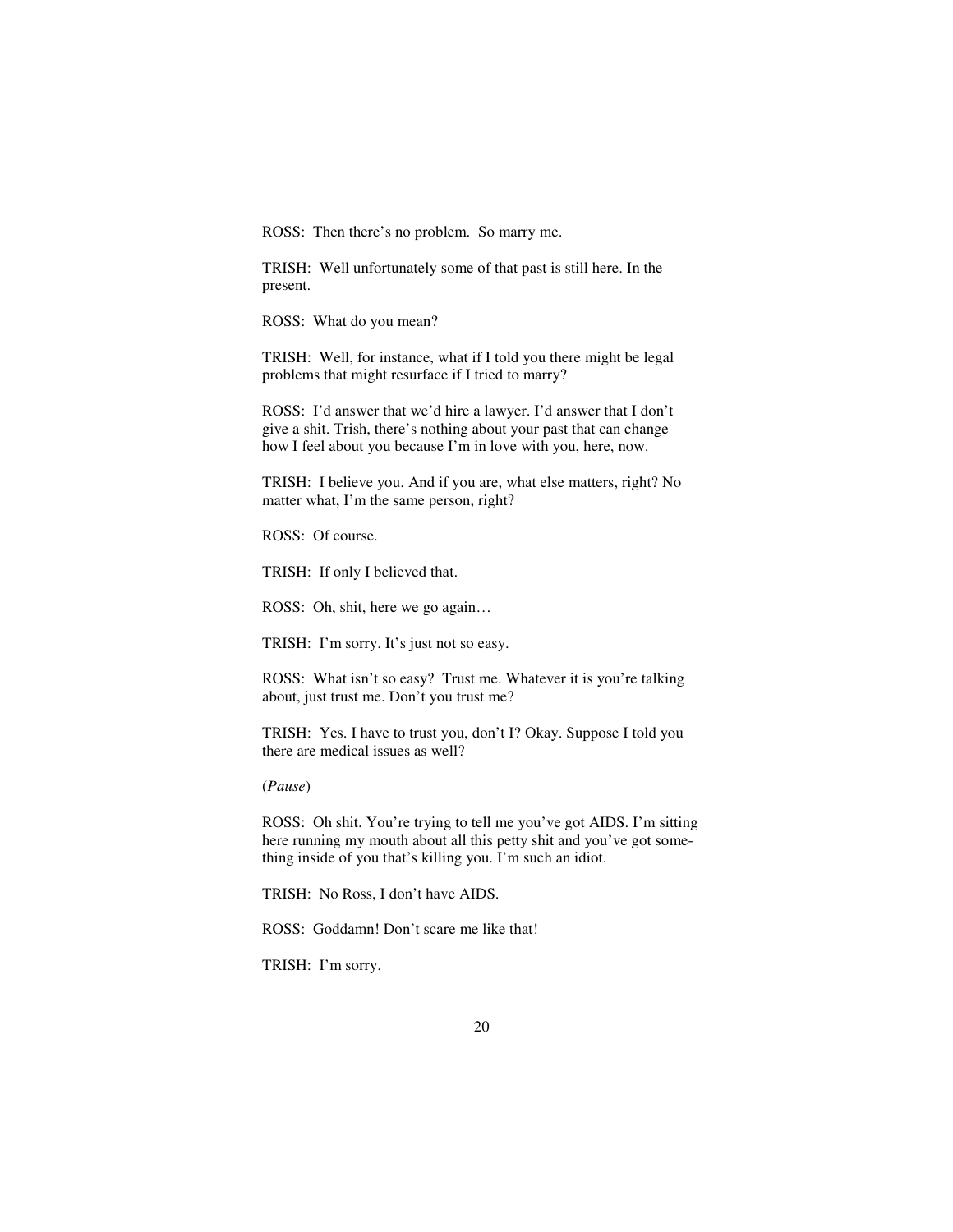ROSS: Why the hell did you let me go on like that?

TRISH: I guess because I liked what I was hearing. You thought I had AIDS, but you didn't think of yourself catching it, all you thought of was me. How many other men would react like that?

ROSS: So if I'm such a goddamned saint, then marry me.

TRISH: Maybe I don't deserve a saint.

ROSS: Shit, we're going in circles again. Trish, please, talk to me. And make sense.

TRISH: Make sense of me. A tall order. Okay. Suppose I told you the problem is I'm a selfish bitch queen diva who never wants to have children?

ROSS: I'd say to hell with'em. Who wants children? We'll spend our old age fucking in a rocking chair.

TRISH: Suppose I told you I just lied? Suppose I told you I'd love to have children with you but I can't?

ROSS: That's it? That's what this all about? You can't have children?

TRISH: No, I can't have children and yes that's what this is all about. In a manner of speaking.

ROSS: Oh baby for Chrissakes. I don't care if we can't have children. Besides, whatever problem you've got, maybe it can be fixed. You'd be surprised what medical science can do these days.

TRISH: No, I wouldn't. Ross, why don't we just go away? Right now. Get on a plane and go somewhere? Somewhere with a lot of sunshine and champagne and no past? I've got money, Ross. More than you realize. And the world can be a big, beautiful place when you've got money. I'll show it to you. The Rodin Garden in Paris. The Great Wall of China. Take a sailboat through the Caribbean. Close your eyes and put your finger on a spot on the map. We'll go there. Anywhere you want.

ROSS: I'll pack my bags right now. On one condition: you answer my question.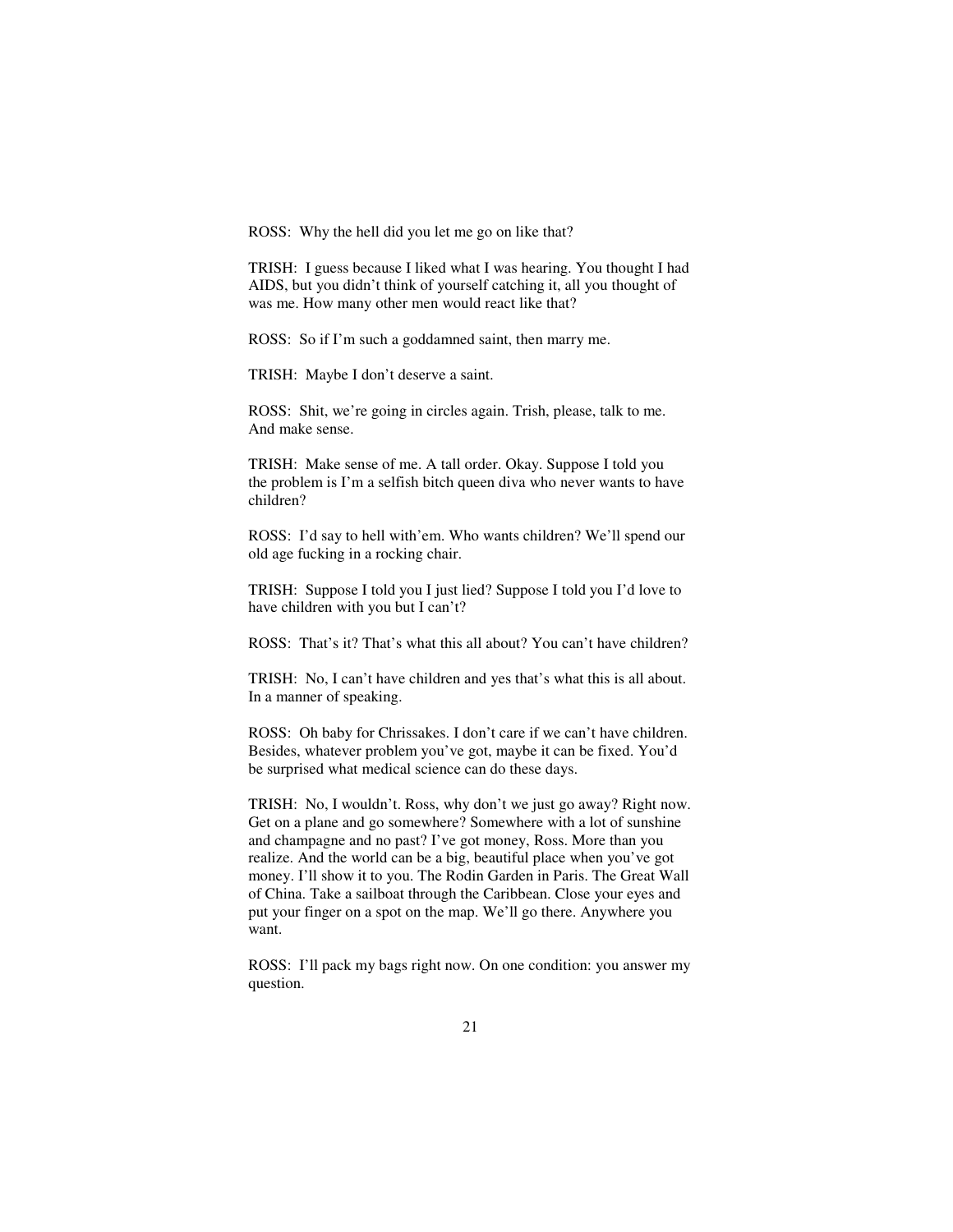TRISH: What was the question again exactly?

ROSS: Trish, stop it.

TRISH: I need a drink.

ROSS: You've had enough.

TRISH: Don't tell me I've had enough. I want a drink.

(*He starts to go to the refrigerator*.)

TRISH: No. No beer. Something harder.

ROSS: If I give you a drink, will you talk to me and make sense?

TRISH: Let's put it this way: if you don't give me a drink, I probably won't talk at all.

ROSS: All right.

(*He gets a whiskey bottle and a glass*.)

TRISH: Skip the glass.

(*He brings her the bottle, she swigs from it, wipes her lips, hits it again*.)

ROSS: Trish, I'm waiting. You can't have children. Why not?

TRISH: Well, basically it's because I lack the ingredients.

ROSS: What?

TRISH: I mean like things got sort of mixed up.

ROSS: Perfect. Now you've gotten drunk and you're making less sense than ever.

TRISH: No, it makes perfect sense. Sort of. Like God started out with a mixer and a recipe to make blueberry pancakes but ended up with French toast. It all involves batter and eggs and whatnot but it's not exactly the same thing.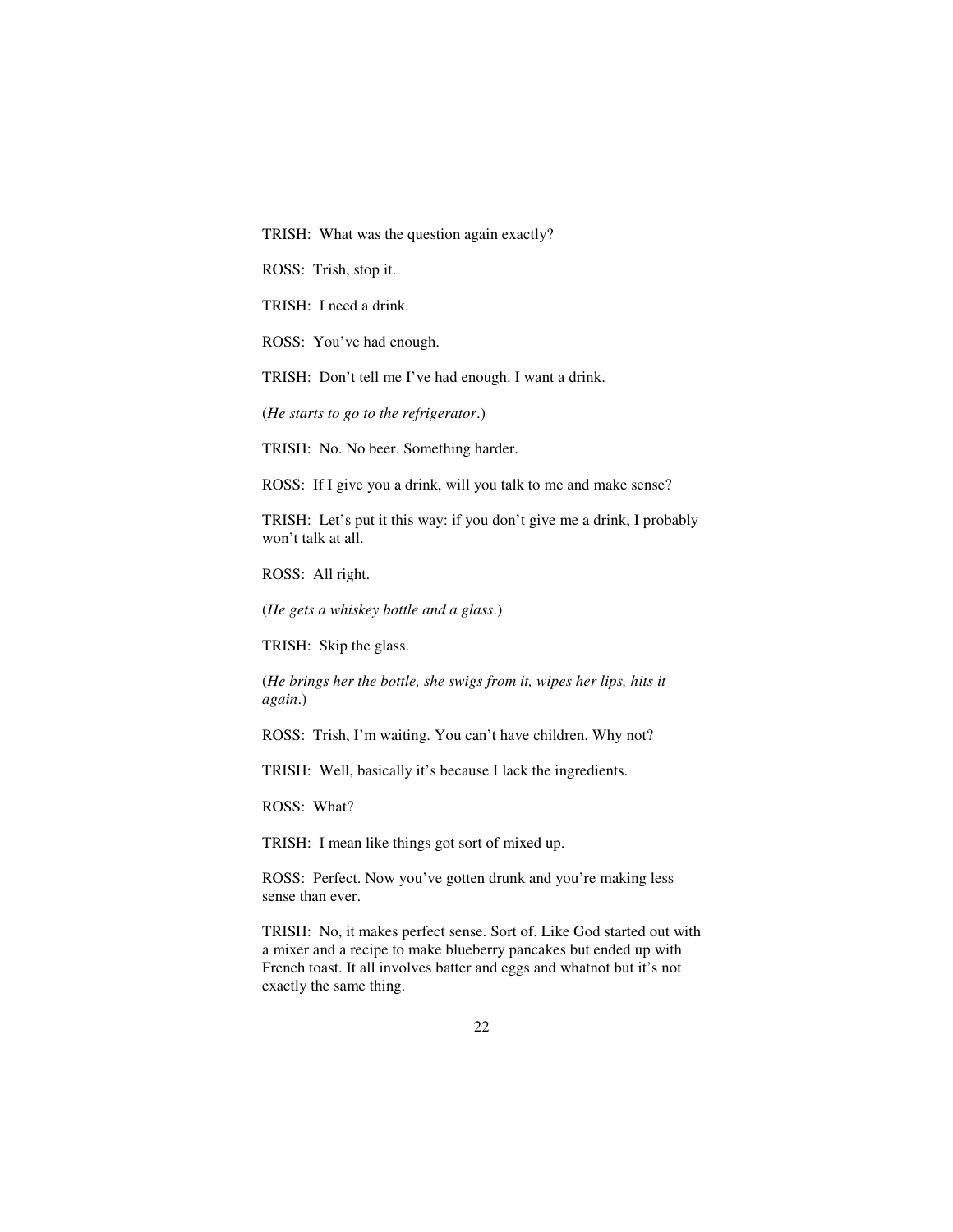ROSS: Are we having a discussion about your medical problem or planning a trip to Denny's for late night breakfast?

TRISH: Why don't we do that? Go to Denny's and get some breakfast? Pancakes or something? I'm starving.

ROSS: Stop it! What the hell has happened to you? I thought we understood each other. I thought we trusted each other.

TRISH: You're right. Why do you have to be so goddamned right? Ross, I can't have children because I don't have a womb.

ROSS: You don't have a womb?

TRISH: No.

ROSS: All right. So, some kind of birth defect?

TRISH: No.

ROSS: Then what?

TRISH: You'll have to use your imagination on this one.

ROSS: I'm not a very imaginative guy, remember?

TRISH: Okay. Don't use your imagination. What's the most obvious reason I wouldn't have a womb?

ROSS: I don't know. You're secretly a mutant alien sent to wipe out the human race.

TRISH: That's imagination.

ROSS: Well the only other answer would be…that you never had one.

TRISH: And those who aren't born with wombs are born with…

ROSS: What? What are you saying to me?

TRISH: I need another drink. Gimme the bottle.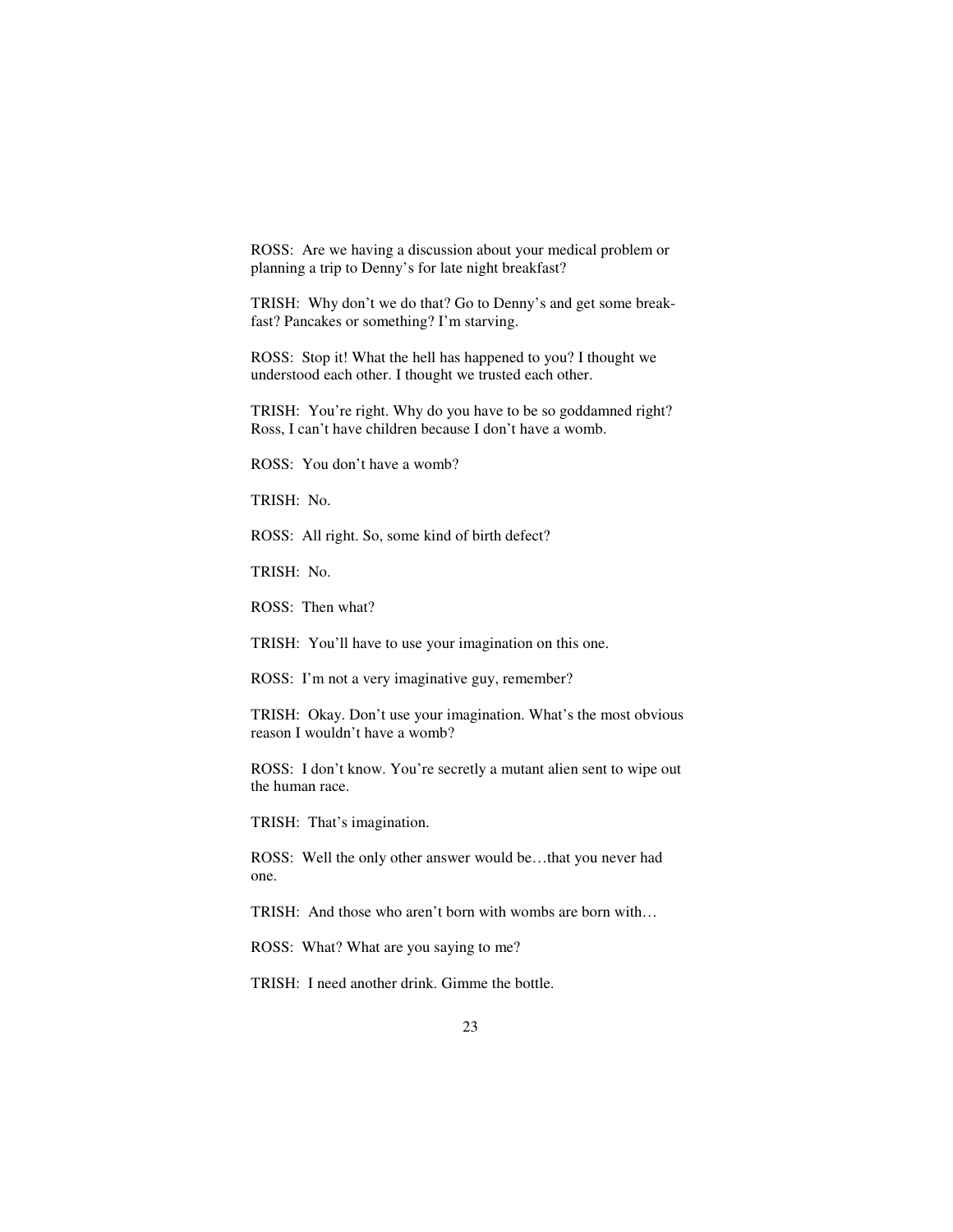ROSS: No.

TRISH: Gimme the fucking bottle, Ross! I want a drink!

ROSS: No! What the fuck are you saying to me?

TRISH: I'm not saying anything. You're doing all the talking. I'm asking for another drink. And if you don't give it to me then I guess I'll have to go find it in a bar somewhere.

(*She makes as if she would leave; he grabs her*.)

TRISH: Let go of me!

ROSS: You're *not* saying…Don't even say that you're saying… Are you trying to say to me you were a born man?

TRISH: That's what the birth certificate said.

ROSS: Is this some kind of a sick joke?

TRISH: No.

ROSS: You were born a man, but now, somehow, you're a woman? Like what? Like one of those hermaphra… Whatever the fucks…

TRISH: Hermaphrodites. No, I wasn't born a hermaphrodite.

ROSS: Then you're saying you were born a regular, normal man?

TRISH: Normal might be stretching things a bit.

ROSS: Answer me! Are you saying you were born with a cock?

TRISH: Yes.

ROSS: So let me guess. Your fairy godmother waved her magic wand and turned it into a nice, tight pussy.

TRISH: Scalpel, actually.